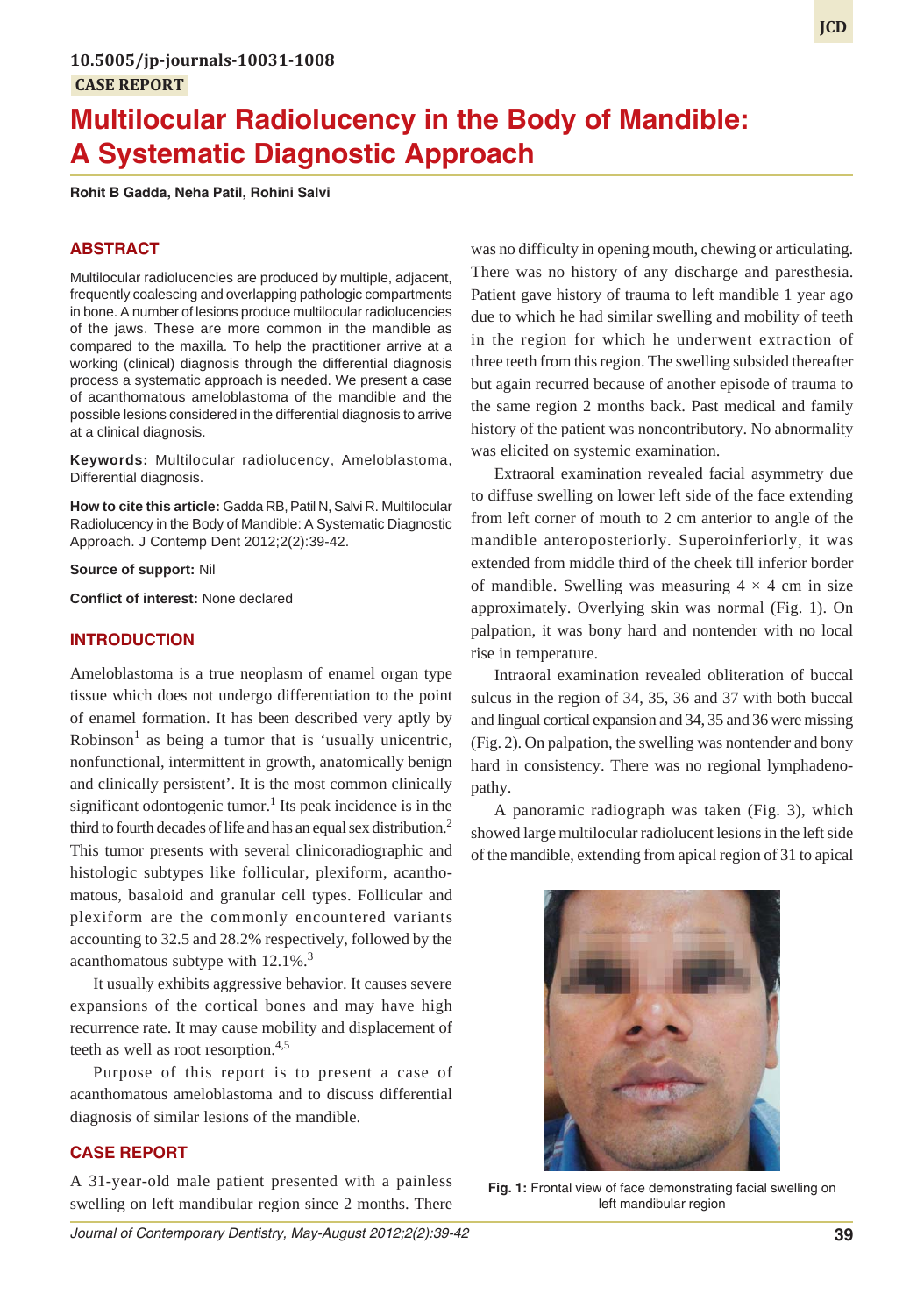region of mesial root of 37. Inferiorly radiolucent lesion was extending up to lower border of mandible with no obvious discontinuity in relation to the same. The lesion was well-defined with sclerotic borders and the margins were scalloped. Radiopaque septae were seen within the radiolucency. Mandibular canal could not be traced in anterior part of the lesion, but it was slightly displaced downward in the posterior aspect.

The occlusal radiograph (Fig. 4) revealed expansion of lingual cortical plate with loss of its continuity. Radiopaque septa were noted in the center of the lesion.

Considering the nature and location of the lesion, scalloped margins and presence of bony septae, the provisional diagnosis of ameloblastoma was given. Keratocystic odontogenic tumor (KOT) was considered in differential diagnosis.

Segmental resection of mandible was performed and specimen was sent for histopathological examination. Section showed tumor islands of odontogenic epithelium arranged in a variety of growth patterns like solid, cord, and some showing cystic degeneration and extensive



**Fig. 2:** Intraoral clinical photographs showing buccal and lingual cortical expansion in region of missing teeth 34, 35 and 36



**Fig. 3:** Panoramic radiograph showing multilocular radiolucency in the left body of mandible



**Fig. 4:** Topographic occlusal of the left side mandible showing expansion of lingual cortical plate with presence of thick bony septa

squamous metaplasia. The peripheral cells resembled ameloblast-like cells with tendency for hyperplasia and pleomorphism. The collagenous connective tissue stroma supporting the tumor islands was sparse and devoid of inflammation. The overall picture was suggestive of acanthomatous ameloblastoma.

## **DISCUSSION**

Many benign lesions cause multilocular radiolucencies in mandible and these can be divided into those of odontogenic and nonodontogenic origin. Lesions include ameloblastoma, radicular cyst, dentigerous cyst, odontogenic keratocyst (OKC), central giant cell granuloma, fibro-osseous lesions and osteomas (Table  $1$ ).<sup>6</sup> The most common tumor of odontogenic origin is ameloblastoma, which develops from epithelial cellular elements and dental tissues in their various phases of development.

In the present case, considering the nature and location of the lesion, scalloped margins and presence of thick bony septae, a provisional diagnosis of ameloblastoma was given. Other common multilocular lesions were also considered in differential diagnosis and are listed in Table 1. The multilocular cyst is the most frequently encountered pathologic multilocular radiolucency in the jaws, hence it was considered in differential diagnosis in present case. The most common is OKC which was ruled out because of expansion of buccal and lingual cortical plates, unilateral lesion not extending beyond the midline. OKC generally does not cause expansion of cortical plates and grows along the bone marrow, and extends to cross the midline. Central giant cell granuloma occurs in mandibular anterior region and radiographically has a multilocular appearance with illdefined wispy septae which emanate at right angles from

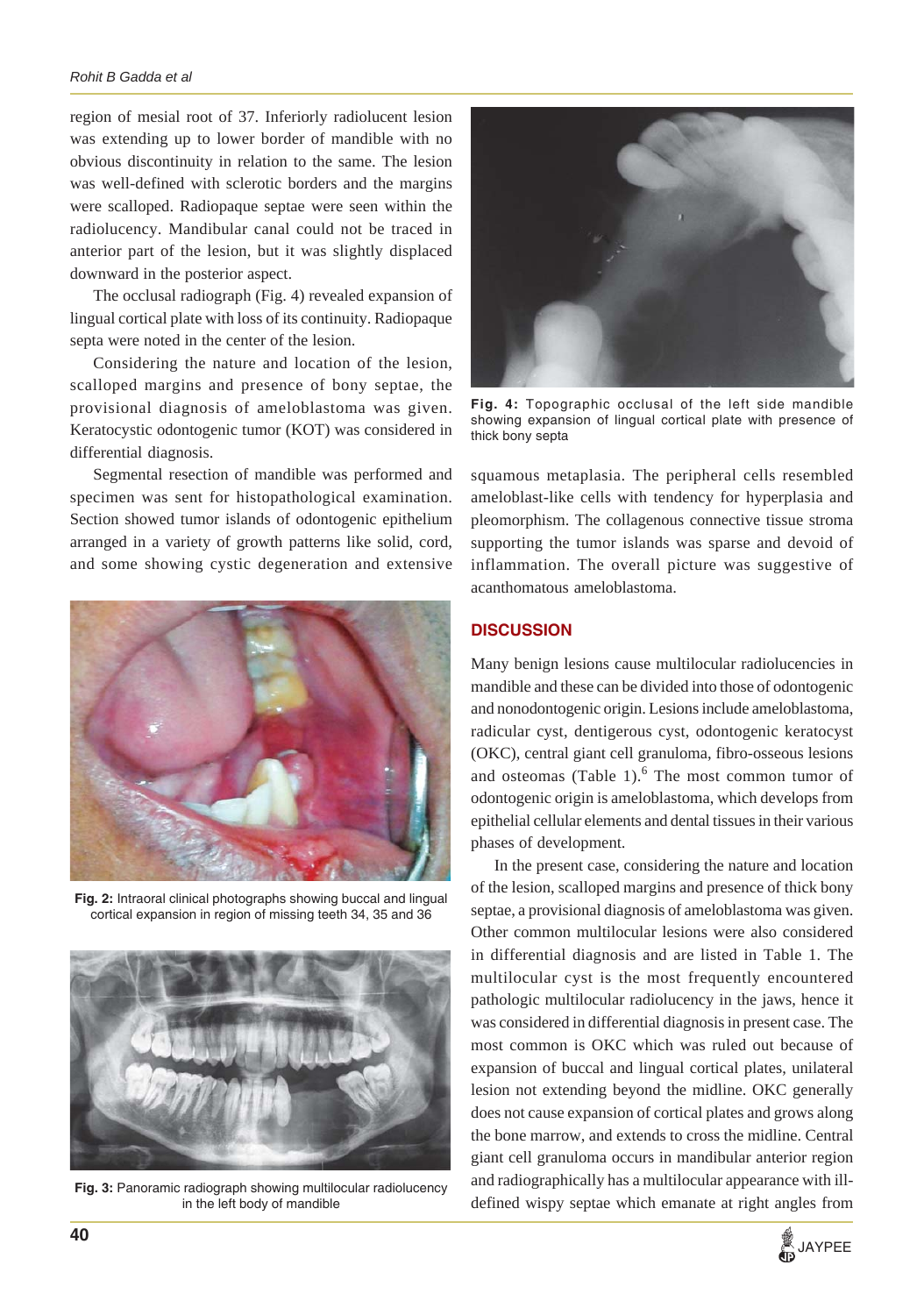*Multilocular Radiolucency in the Body of Mandible: A Systematic Diagnostic Approach*

| Table 1: Differential diagnosis of multilocular radiolucencies of jaws features to rule them out in the present case |                                                                                                                                            |  |  |
|----------------------------------------------------------------------------------------------------------------------|--------------------------------------------------------------------------------------------------------------------------------------------|--|--|
| Multilocular radiolucencies                                                                                          | Ruled out in present case because of                                                                                                       |  |  |
| Keratocystic odontogenic tumor                                                                                       | Expansion of buccal and lingual cortical plates<br>Unilateral lesion not extending beyond the midline                                      |  |  |
| Central giant cell granuloma                                                                                         | Location of lesion in mandibular posterior region<br>Thick bony septae in the lesion                                                       |  |  |
| Giant cell lesion of hyperparathyroidism                                                                             | Systemic examination was normal<br>Margins of the lesion was sclerotic                                                                     |  |  |
| Cherubism                                                                                                            | Age of the patient<br>Unilateral radiolucency involving body of the mandible                                                               |  |  |
| Odontogenic myxoma                                                                                                   | No appearance of tennis racket radiolucency                                                                                                |  |  |
| Aneurysmal bone cyst                                                                                                 | Pain was not a feature                                                                                                                     |  |  |
| Metastatic tumors to the jaws                                                                                        | No history or symptom of primary tumor                                                                                                     |  |  |
| Vascular malformations and<br>$\bullet$                                                                              | No gingival bleeding or localized pumping action of tooth                                                                                  |  |  |
| central hemangioma of bone                                                                                           | No history of bleeding after extractions from the region                                                                                   |  |  |
|                                                                                                                      | No calcifications were seen in the lesion                                                                                                  |  |  |
| Ameloblastoma                                                                                                        | Considered in provisional diagnosis of present case because of:<br>$-$ Location of the lesion<br>- Multilocular appearance of radiolucency |  |  |
|                                                                                                                      | - Scalloped margins                                                                                                                        |  |  |
|                                                                                                                      | - Presence of thick bony septae                                                                                                            |  |  |

the periphery of the lesion. Giant cell lesion of hyperparathyroidism occurs with systemic involvement. Cherubism is more commonly seen in children and presents as a bilateral multilocular radiolucency. Odontogenic myxoma presents as multilocular radiolucency presenting a tennis racket appearance due to presence of straight, thinetched septa. Aneurysmal bone cyst frequently involves persons less than 20 years of age and lesion is tender.

Intrabony metastatic jaw tumors may cause various radiographic appearances including multilocular radiolucencies, and the patient has a history of a primary malignancy elsewhere in the body.

Vascular malformations and central hemangioma of bone have been referred to as the great imitators because they can produce, so many different radiographic images including multilocular radiolucencies. Local hemorrhages may be evident around the cervices of the teeth encountered by the enlarging lesion. These teeth may also demonstrate a pumping action.

Of all swellings of the oral cavity, 9% are odontogenic tumors, and within this group, ameloblastoma accounts for 1% of lesions.7-9 The WHO defines it as a locally—invasive polymorphic neoplasia that often has a follicular or plexiform pattern in a fibrous stroma. Its behavior has been described as being benign but locally aggressive.<sup>10,11</sup> About 85% of ameloblastomas occur in the mandible, most often in the molar—ascending ramus area. About 15% of ameloblastomas occur in the maxilla, usually in the posterior regions.<sup>5</sup>

Ameloblastoma is observed as a radiolucent area, which may present in three different patterns. The most common is the soap bubble appearance. Another image is a

honeycomb pattern, this being the second most common type. A third radiographic manifestation, which is very important in terms of a differential diagnosis, is the unilocular form. $^{12}$ 

In choosing a treatment for ameloblastomas, the clinical type (solid, multicystic, unicystic, peripheral), localization, size of the tumor and age of the patient should be assessed. Resection should be as wide as possible to include healthy tissue, since recurrence is fairly common with this disease. $12-14$ 

# **REFERENCES**

- 1. Rajendran R. Cyst and tumors of odontogenic origin. In: Rajendran R, Sivapathasundharam B (Eds). Shafer's Textbook of Oral Pathology. Delhi: Elsevier 2010;271.
- 2. Gerzenshtein J, Zhang F, Caplan J, Anand V, Lineaweaver W. Immediate mandibular reconstruction with microsurgical fibula flap transfer following wide resection for ameloblastoma. J Craniofac Surg 2006;17(1):178-82.
- 3. Reichart PA, Philipsen HP, Sonner S. Ameloblastoma: Biological profile of 3677 cases. EurJ Cancer B Oral Oncol 1995;31:86-99.
- 4. Kahairi A, Ahmad RL, Wan Islah L, Norra H. Management of large mandibular ameloblastoma—a case report and literature reviews. Arch Orofac Sci 2008;3(2):52-55.
- 5. Neville BW, Damm DD, Allen CM, Bouquot JE. Odontogenic cysts and tumours. In: Neville BW, Damm DD, Allen CM, Bouquot JE (Eds). Oral and Maxillofacial Pathology (3rd ed). St Louis: Saunders 2009;702-11, 729.
- 6. Wood KN, Goaz PW. Differential diagnosis of oral and maxillofacial lesions (5th ed). St Louis: Mosby 1997;333.
- 7. Daley T, Wysocki G, Pringle G. Relative incidence of odontogenic tumors and oral and jaw cysts in a Canadian population. Oral Surg Oral Med Oral Pathol 1994;77: 276-80.
- 8. Odukoya O. Odontogenic tumors: Analysis of 289 Nigerian cases. J Oral Pathol Med 1995;24:454-57.